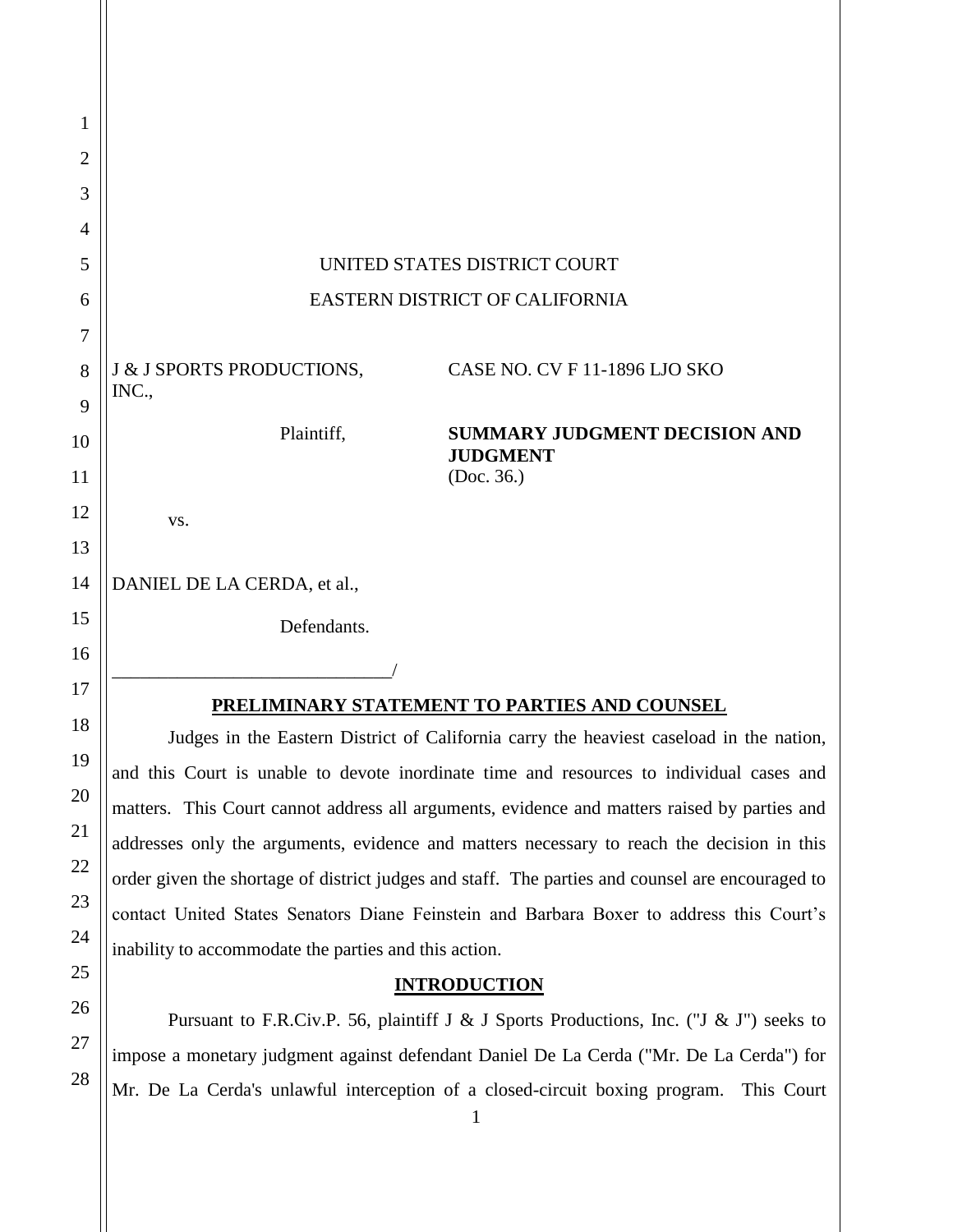3 considered J & J's unopposed summary judgment motion on the record<sup>1</sup> and VACATES the October 28, 2013 hearing, pursuant to Local Rule  $230(c)$ , (g). For the reasons discussed below, this Court GRANTS J & J a \$7,200 judgment against Mr. Cerda.

# **BACKGROUND**

#### **Program Interception**

J & J is a closed-circuit distributor of sports and entertainment programming and obtained for the United States the exclusive commercial exhibition licensing rights to "*Tactical Warfare: Manny Pacquiao v. Antonio Margarito, WBC Light Middleweight Championship Fight Program"* ("program"), which was broadcast on November 13, 2010. J & J marketed sub-licensing (commercial exhibition) rights to commercial establishment customers in the United States to permit them to show the program. To broadcast the program,  $J \& J$  required commercial establishments to pay a sublicense fee of \$2,200 for seating capacity up to 100 persons. J & J did not sublicense the program to Mr. De La Cerda, codefendants Erica De La Cerda and Daniel's Mexican Grill, LLC.<sup>2</sup>

J & J alleges that Mr. De La Cerda unlawfully intercepted and exhibited the program at his Daniel's Mexican Grill ("grill") in Reedley, California without payment of the \$2,200 commercial sub-licensing fee.

J & J relies on the affidavit of private investigator Everett Rabbon ("Mr. Rabbon"), who claims that beginning at 8:15 p.m. during the program, he observed that two 50-inch televisions showed the program and that no cover charge was assessed. Mr. Rabbon rated the grill as "good." His three head counts during the program revealed four or five people in the 40-person capacity grill.

23

/ / /  $\overline{a}$ 

2

1

2

4

5

6

7

8

9

10

11

12

13

14

15

16

17

18

19

20

21

22

24

25

26

J & J seeks summary judgment against Mr. De La Cerda only.

<sup>1</sup> In the absence of Mr. De La Cerda's timely opposition, this Court carefully reviewed and considered the entire record to determine whether J & J's summary judgment motion is well supported. Omission of reference to evidence, an argument, document, objection or paper is not to be construed to the effect that this Court did not consider the evidence, argument, document, objection or paper. This Court thoroughly reviewed, considered and applied the evidence it deemed admissible, material and appropriate for summary judgment.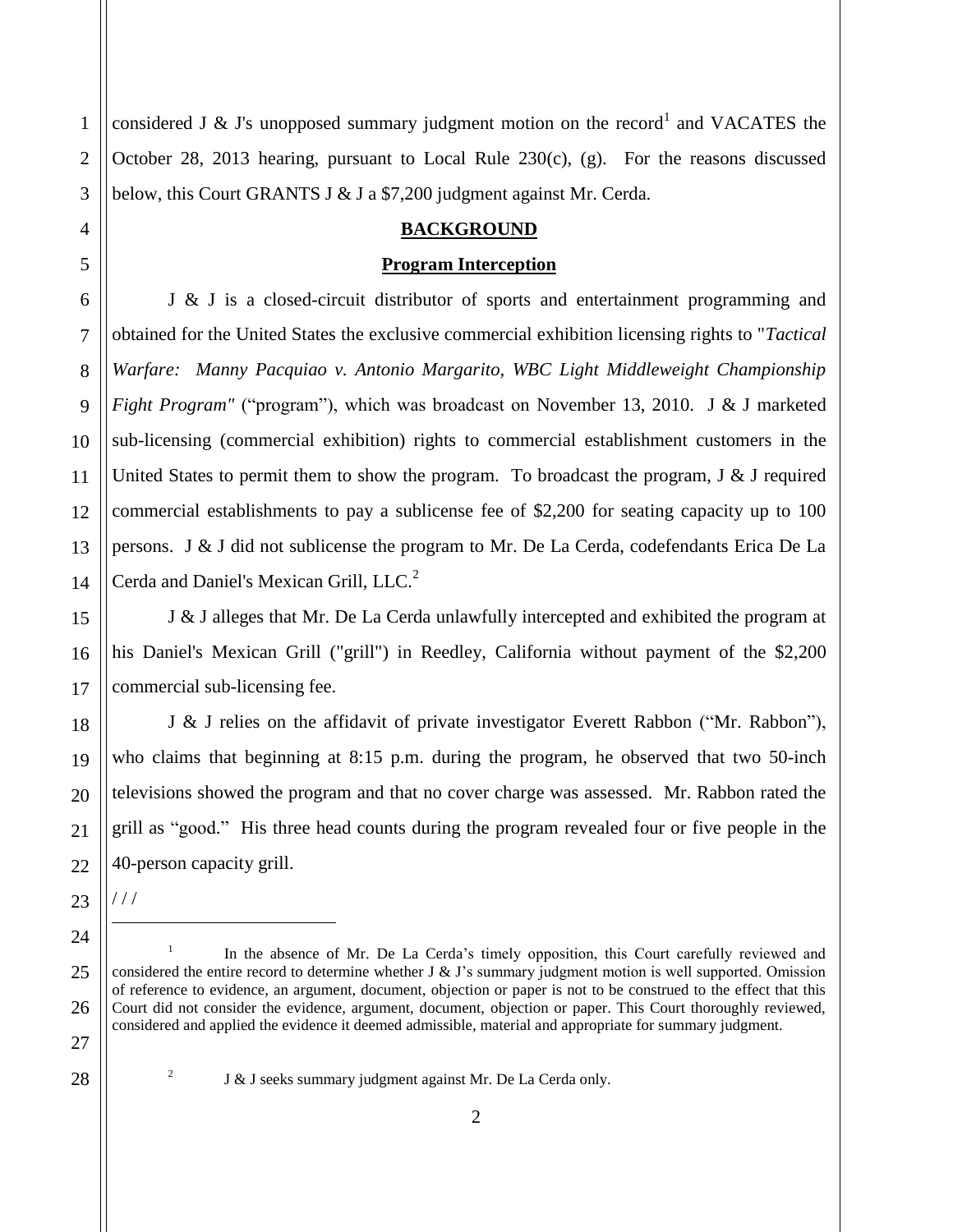#### **J & J's Claims**

J & J alleges claims for violation of the Communications Act of 1934, 47 U.S.C. §§ 605, et seq., and conversion. By summary judgment, seeks statutory and enhanced damages under 47 U.S.C. § 605 ("section 605") and \$2,200 damages for conversion of the program.

# **DISCUSSION**

#### **Summary Judgment Standards**

J & J contends that there is no genuine issue of material fact as to Mr. De La Cerda's unlawful interception and broadcast of the program.

F.R.Civ.P. 56(a) permits a party to seek summary judgment "identifying each claim or defense – or the part of each claim or defense – on which summary judgment is sought." "A district court may dispose of a particular claim or defense by summary judgment when one of the parties is entitled to judgment as a matter of law on that claim or defense." *Beal Bank, SSB v. Pittorino*, 177 F.3d 65, 68 (1st Cir. 1999).

Summary judgment is appropriate when the movant shows "there is no genuine dispute as to any material fact and the movant is entitled to judgment as a matter of law." F.R.Civ.P. 56(a); *Matsushita Elec. Indus. v. Zenith Radio Corp.*, 475 U.S. 574, 587, 106 S.Ct. 1348, 1356 (1986); *T.W. Elec. Serv., Inc. v. Pacific Elec. Contractors Ass'n*, 809 F.2d 626, 630 (9th Cir. 1987). The purpose of summary judgment is to "pierce the pleadings and assess the proof in order to see whether there is a genuine need for trial." *Matsushita Elec.*, 475 U.S. at 586, n. 11, 106 S.Ct. 1348; *International Union of Bricklayers v. Martin Jaska, Inc.*, 752 F.2d 1401, 1405 (9th Cir. 1985).

On summary judgment, a court must decide whether there is a "genuine issue as to any material fact," not weigh the evidence or determine the truth of contested matters. F.R.Civ.P. 56(a), (c); *Covey v. Hollydale Mobilehome Estates*, 116 F.3d 830, 834 (9th Cir. 1997); *see Adickes v. S.H. Kress & Co.*, 398 U.S. 144, 157, 90 S.Ct. 1598 (1970); *Poller v. Columbia Broadcast System*, 368 U.S. 464, 467, 82 S.Ct. 486 (1962); *Loehr v. Ventura County Community College Dist.*, 743 F.2d 1310, 1313 (9th Cir. 1984). "Credibility determinations, the weighing of the evidence, and the drawing of legitimate inferences from the facts are jury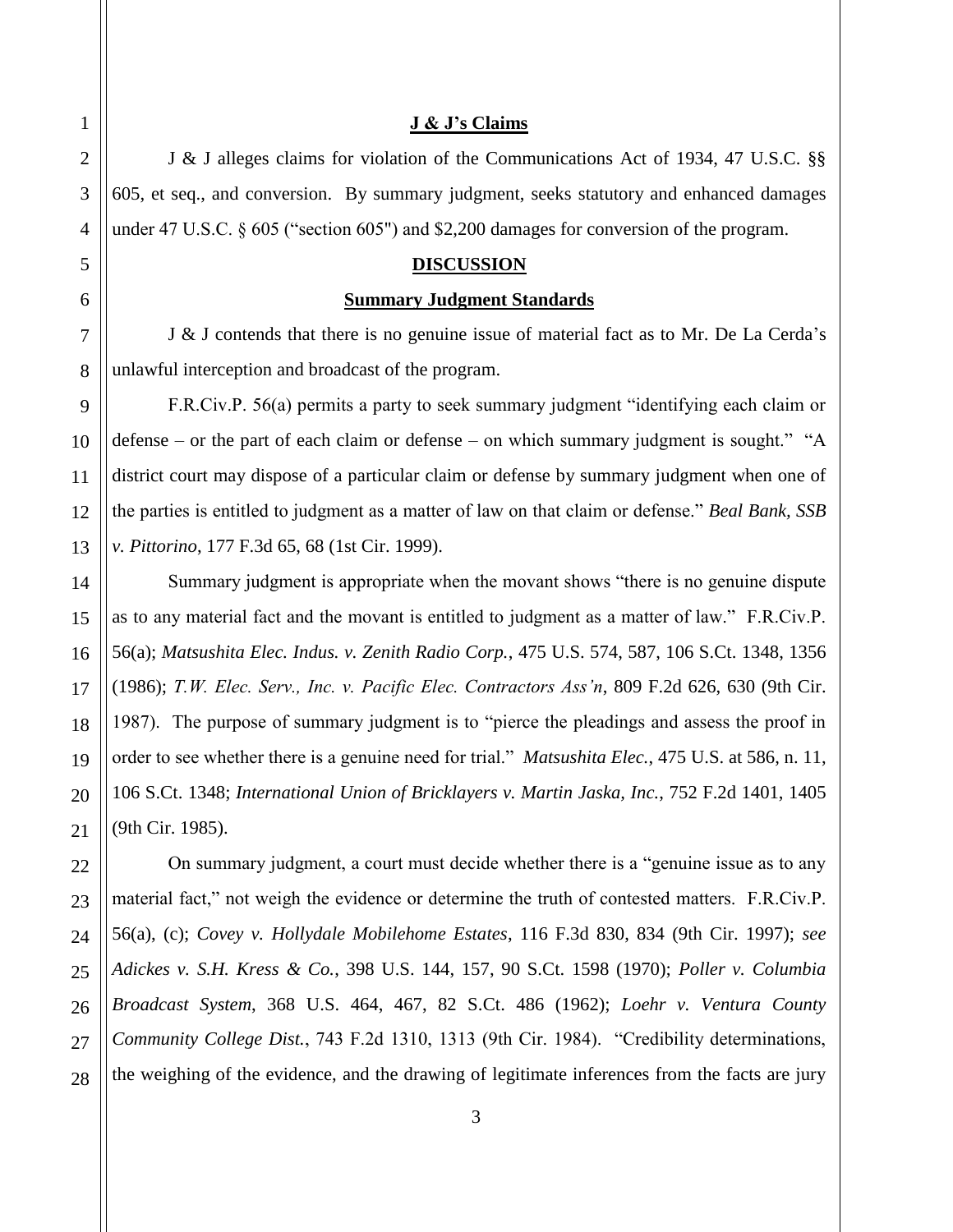1 functions, not those of a judge, whether he is ruling on a motion for summary judgment or for a directed verdict." *Anderson v. Liberty Lobby, Inc.*, 477 U.S. 242, 255, 106 S.Ct. 2505 (1986)

"[T]o carry its ultimate burden of persuasion on the motion, the moving party must persuade the court that there is no genuine issue of material fact." *Nissan Fire & Marine Ins. Co. v. Fritz Companies, Inc.*, 210 F.3d 1099, 1102 (9th Cir. 2000); *see High Tech Gays v. Defense Sec. Clearance Office*, 895 F.2d 563, 574 (9th Cir. 1990). "As to materiality, the substantive law will identify which facts are material. Only disputes over facts that might affect the outcome of the suit under the governing law will properly preclude the entry of summary judgment." *Anderson*, 477 U.S. at 248, 106 S.Ct. 2505.

"If the nonmoving party fails to produce enough evidence to create a genuine issue of material fact, the moving party wins the motion for summary judgment." *Nissan Fire*, 210 F.3d at 1103; *see Celotex Corp. v. Catrett*, 477 U.S. 317, 322, 106 S.Ct. 2548 (1986) (F.R.Civ.P. 56 "mandates the entry of summary judgment, after adequate time for discovery and upon motion, against a party who fails to make the showing sufficient to establish the existence of an element essential to that party's case, and on which that party will bear the burden of proof at trial. In such a situation, there can be no 'genuine issue as to any material fact,' since a complete failure of proof concerning an essential element of the nonmoving party's case necessarily renders all other facts immaterial.")

F.R.Civ.P. 56(e)(3) provides that when a party "fails to properly address another party's assertion of fact," a court may "grant summary judgment if the motion and supporting materials – including the facts considered undisputed – show that the movant is entitled to it." "In the absence of specific facts, as opposed to allegations, showing the existence of a genuine issue for trial, a properly supported summary judgment motion will be granted." *Nilsson, Robbins, et al. v. Louisiana Hydrolec*, 854 F.2d 1538, 1545 (9th Cir. 1988). When a summary judgment motion is unopposed, a court must "determine whether summary judgment is appropriate – that is, whether the moving party has shown itself to be entitled to judgment as a matter of law." *Anchorage Associates v. V.I. Bd. of Tax Review*, 922 F.2d 168, 175 (3rd Cir. 1990). A court "cannot base the entry of summary judgment on the mere fact that the motion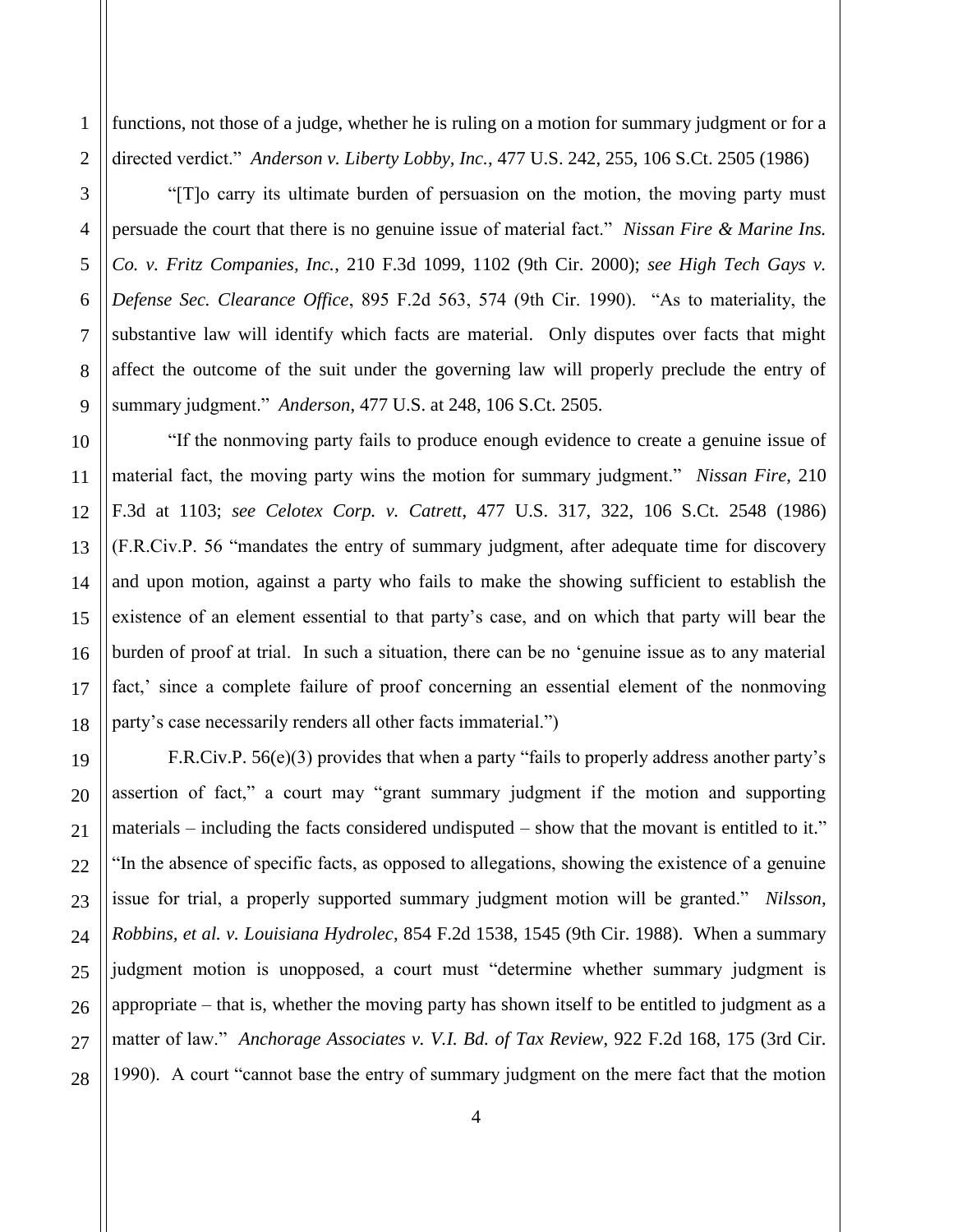1 2 3 4 5 is unopposed, but, rather must consider the merits of the motion." *United States v. One Piece of Real Property, etc.*, 363 F.3d 1099, 1101 (11th Cir. 2004). A court "need not sua sponte review all of the evidentiary materials on file at the time the motion is granted, but must ensure that the motion itself is supported by evidentiary materials." *One Piece of Real Property*, 363 F.3d at 1101.

As discussed below,  $J \& J$  has demonstrated that it is entitled to summary judgment against Mr. De La Cerda on J & J's section 605 and conversion claims.

6

7

8

9

10

11

12

13

14

15

16

17

18

19

20

21

22

23

. . .

24

25

26

#### **Signal Piracy**

#### *Liability*

Section 605 addresses unauthorized publication or use of wire or radio communications and provides in pertinent part:

(a) . . . no person receiving, assisting in receiving . . . any interstate . . . communication by wire or radio shall divulge or publish the existence, contents, substance, purport, effect or meaning thereof, except through authorized channels of transmission or reception, (1) to any person other than the addressee, his agent, or attorney . . . No person not being authorized by the sender shall intercept any radio communication and divulge or publish the existence, contents, substance, purport, effect, or meaning of such intercepted communication to any person. No person not being entitled thereto shall receive or assist in receiving any interstate or foreign communication by radio and use such communication (or any information therein contained) for his own benefit or for the benefit of another not entitled thereto. No person having received any intercepted radio communication or having become acquainted with the contents, substance, purport, effect, or meaning of such communication (or any part thereof) knowing that such communication was intercepted, shall divulge or publish the existence, contents, substance, purport, effect, or meaning of such communication (or any part thereof) or use such communication (or any information therein contained) for his own benefit or for the benefit of another not entitled thereto.

(e)(3)(A) Any person aggrieved by an violation of subsection (a) of this section . . . may bring a civil action in a United States district court or in any other court of competent jurisdiction.

27 28 Section  $605(d)(6)$  defines "any person aggrieved" to include "any person with proprietary rights in the intercepted communication by wire or radio, including wholesale or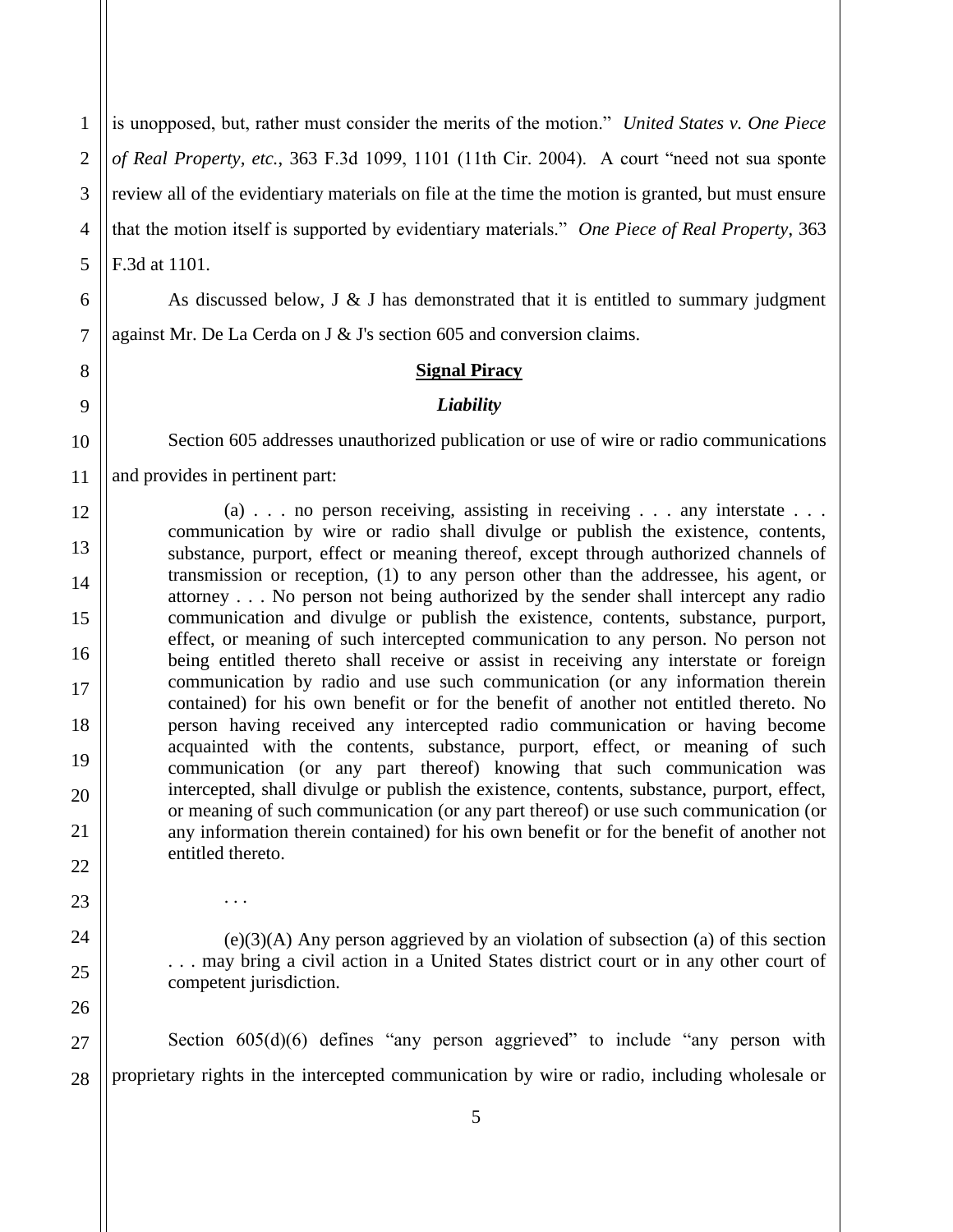1 retail distributors of satellite cable programming."

. . .

In addition, the Cable Communications Policy Act of 1992, in particular 47 U.S.C. § 553 ("section 553"), addresses unauthorized reception of cable service and provides in pertinent part:

(a)(1) No person shall intercept or receive or assist in intercepting or receiving any communications service offered over a cable system, unless specifically authorized to do so by a cable operator or as may otherwise be specifically authorized by law.

 $(c)(1)$  Any person aggrieved by any violation of subsection  $(a)(1)$  of this section may bring a civil action in a United States district court or in any other court of competent jurisdiction.

"The Cable Communications Act imposes strict liability under 47 U.S.C. §§ 553 and 605." *Don King Productions/Kingvision v. Lovato,* 1996 WL 682006, at \*3 (N.D. Cal. 1996). "Both § 553 and § 605 are strict liability statutes." *J & J Sports Productions, Inc. v. Delgado*, 2012 WL 371630, at \*3 (E.D. Cal. 2012).

J & J identifies itself as a "person aggrieved" under sections 605 and 553 given its "exclusive nationwide distribution rights to the Program" for commercial establishments, like the grill.

#### *Deemed Admissions*

To establish Mr. De La Cerda's liability under section 605, J & J relies on Mr. De La Cerda's failure to respond to J & J's F.R.Civ.P. 36 requests for admission to result in Mr. De La Cerda's deemed admissions. F.R.Civ.P. 36(a)(3) provides: "A matter is admitted unless, within 30 days after being served, the party to whom the request is directed serves on the requesting party a written answer or objection addressed to the matter and signed by the party or its attorney."

"Failure to respond to requests for admissions results in automatic admission of the matters requested. . . . No motion to establish the admissions is needed because Federal Rule of Civil Procedure 36(a) is self executing." *Federal Trade Comm. v. Medicor LLC*, 217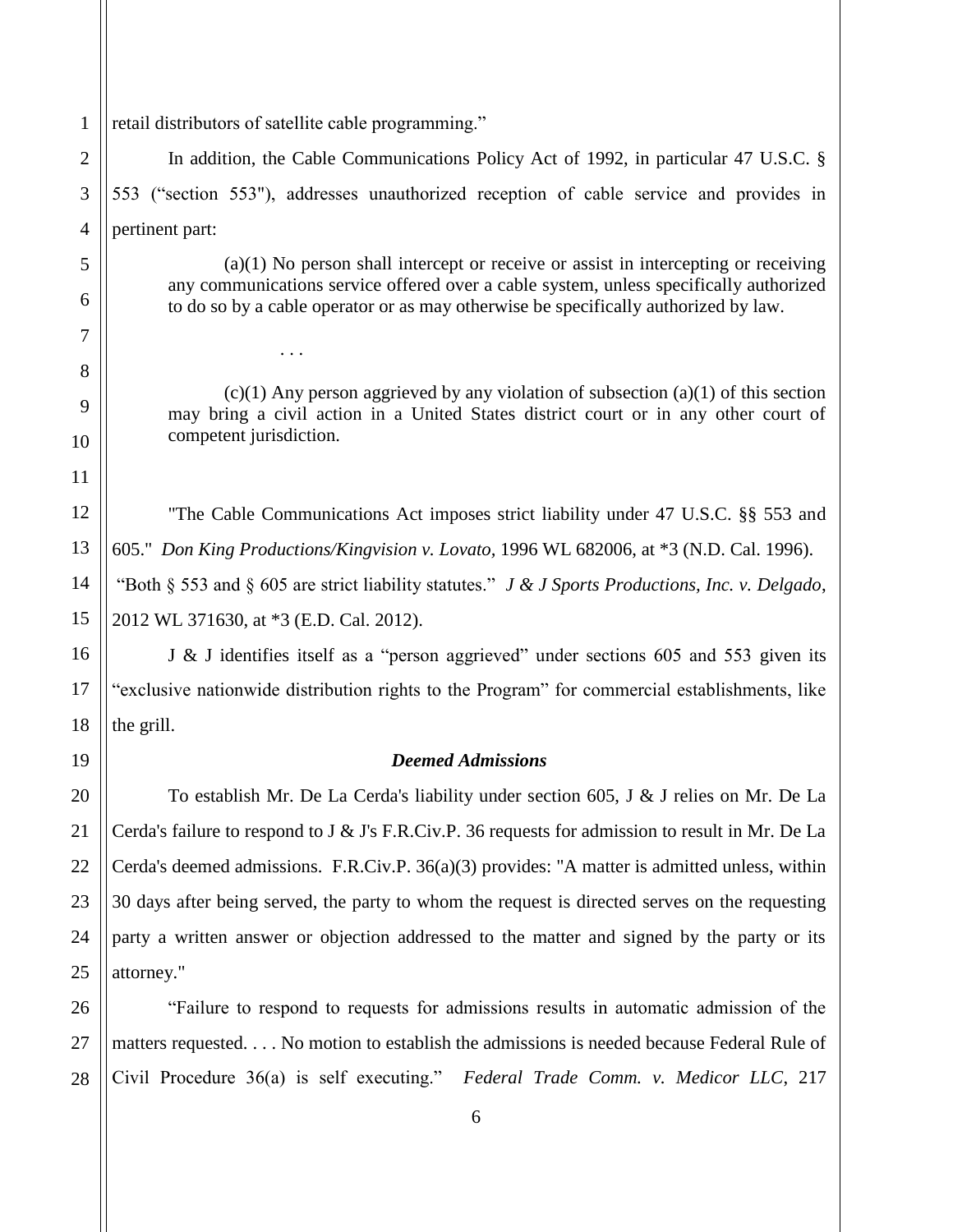2 3 F.Supp.2d 1048, 1053 (C.D. Cal. 2002). "The failure to respond to admissions can effectively deprive a party of the opportunity to contest the merits of the case." *In re Carney*, 258 F.3d 415, 421 (5th Cir. 2001).

"Unanswered requests for admissions may be relied on as the basis for granting summary judgment." *Conlon v. United States*, 474 F.3d 616, 621 (9th Cir.2007). Facts deemed admitted because of failure to respond to requests for admission may support summary judgment. *Nick-o-Val Music Co., Inc. v. P.O.S. Radio, Inc.*, 656 F.Supp. 826, 828 (M.D. Fla. 1987).

J & J notes that Mr. De La Cerda's failure to respond to J & J's requests for admission results in the following deemed admissions:

11 12 1. Mr. De La Cerda was an owner, manager and officer of the grill when the program was broadcast;

13 14 2. Mr. De La Cerda was present inside the grill when the program broadcast, and bartenders and managers acted on his behalf;

16 3. Mr. De La Cerda advertised that the program would be telecast at the grill and knew that the grill's patrons watched the program;

4. Mr. De La Cerda did not order the program from J & J;

18 19 5. Mr. De La Cerda did not pay a licensing fee to J & J although he was aware a licensing fee was required to be paid to J & J;

20

21

22

23

24

27

28

1

4

5

6

7

8

9

10

15

17

6. Mr. De La Cerda willfully intercepted and broadcast the program at the grill;

7. The program was received because a residential cable or satellite service was diverted to the grill, an illegal decoder was used in the grill, a satellite access card without property authorization or payment was used, and/or Mr. De La Cerda ordered the program from and paid a programming provider the residential license fee for the program; and

25 26 8. Mr. De La Cerda obtained the program illegally and intentionally broadcast the program by deception for financial gain.

J & J argues that it is entitled to summary judgment on section 605 liability in that Mr. De La Cerda effectively admits that he illegally intercepted and broadcast the program at the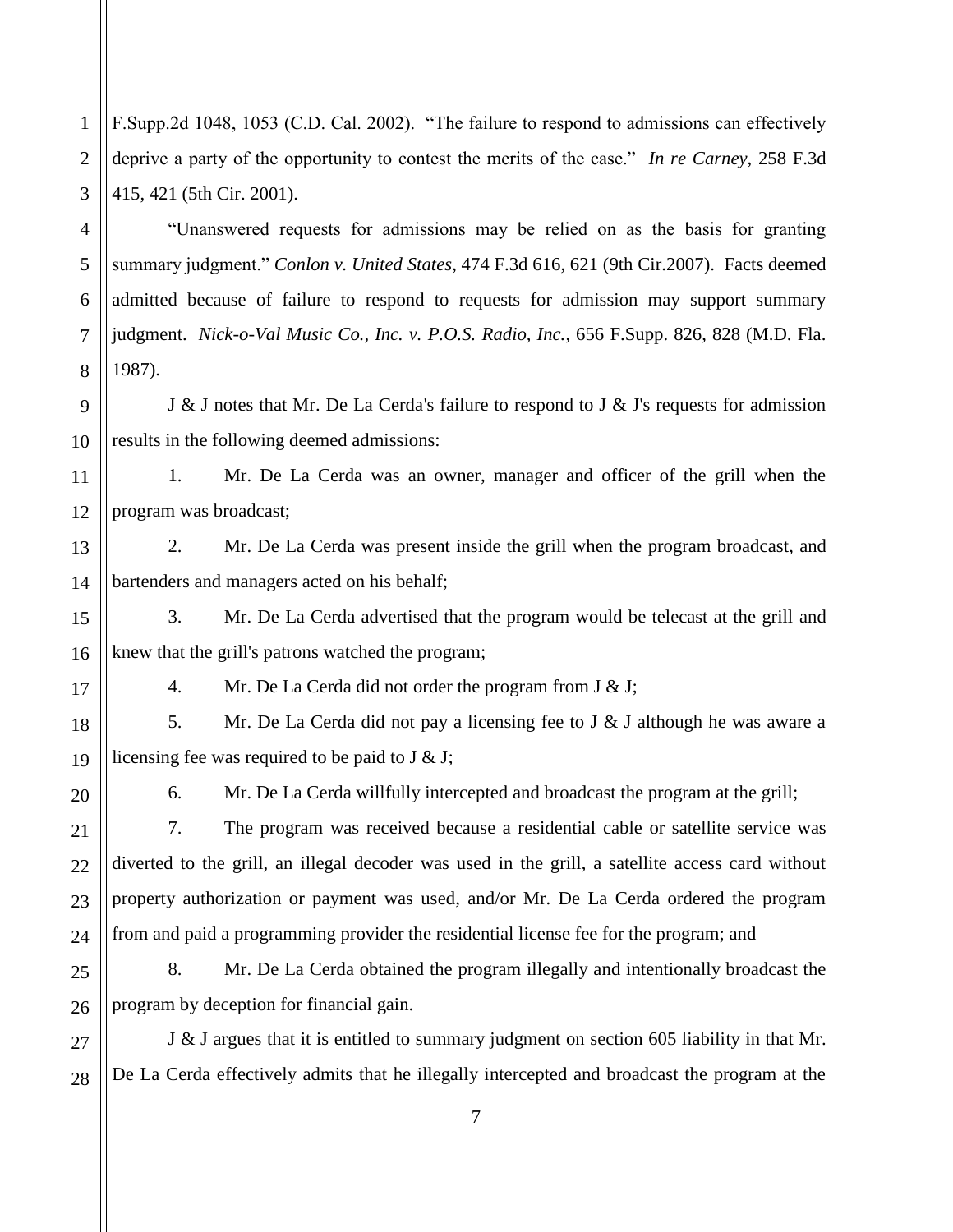grill willfully and for financial gain. J  $&$  J notes that Mr. De La Cerda could legally broadcast the program only by contracting with  $J \& J$  for a sub-license.  $J \& J$  points out that the program was broadcast at the grill to impose section 605 strict liability on Mr. De La Cerda.

"There are no mens rea or scienter elements for a non-willful violation of 47 U.S.C. § 605(a), or its counterpart governing unauthorized interception of cable service under 47 U.S.C. § 553(a)." *Joe Hand Promotions, Inc. v. Easterling*, 2009 WL 1767579, at \*4 (N.D. Oh. 2009). "These are strict liability offenses with no good faith defense." *Easterling*, 2009 WL 1767579, at \*4. "As a strict liability statute, to prove a violation, [plaintiff] need only show that the Event was shown in Defendant's establishment without its authorization." *Joe Hand Promotions, Inc. v. Moctezuma Club, Inc.,* 2012 WL 2358254, 2 (N.D. Tex. 2012).

J & J contends that it is entitled to hold Mr. De La Cerda liable individually given his ownership and control of the grill. To hold a defendant personally liable, a plaintiff must show that the defendant had a "right and ability to supervise the violations, and that [he] had a strong financial interest in such activities." *J & J Sports Productions, Inc. v. Ribeiro*, 562 F.Supp.2d 498, 501 (S.D.N.Y.2008). "Individual liability under the Cable Act requires that the individual authorize the underlying violations." *J&J Sports Productions, Inc. v. 291 Bar & Lounge, LLC*, 648 F.Supp.2d 469, 473 (E.D. N.Y. 2009). "Put differently, the complaint must establish that the individual had a 'right and ability to supervise' the violations, as well as an obvious and direct financial interest in the misconduct." *291 Bar & Lounge*, 648 F.Supp.2d at 473 (quoting *Softel, Inc., v. Dragon Medical and Scientific Communications, Inc.*, 118 F.3d 955, 971 (2d Cir.1997)).

J & J points to Mr. De La Cerda's admission in his answer that he owns and controls the grill. J & J further points to public records to reveal Mr. De La Cerda as an officer and registered agent for defendant Daniel's Mexican Grill, LLC. J & J characterizes Mr. De La Cerda to possess the right and ability to supervise violations with a strong financial interest in violations. J & J concludes there is no factual issue whether Mr. De La Cerda is subject to section 605 liability.

J & J raises valid points and establishes that it is an aggrieved person entitled to section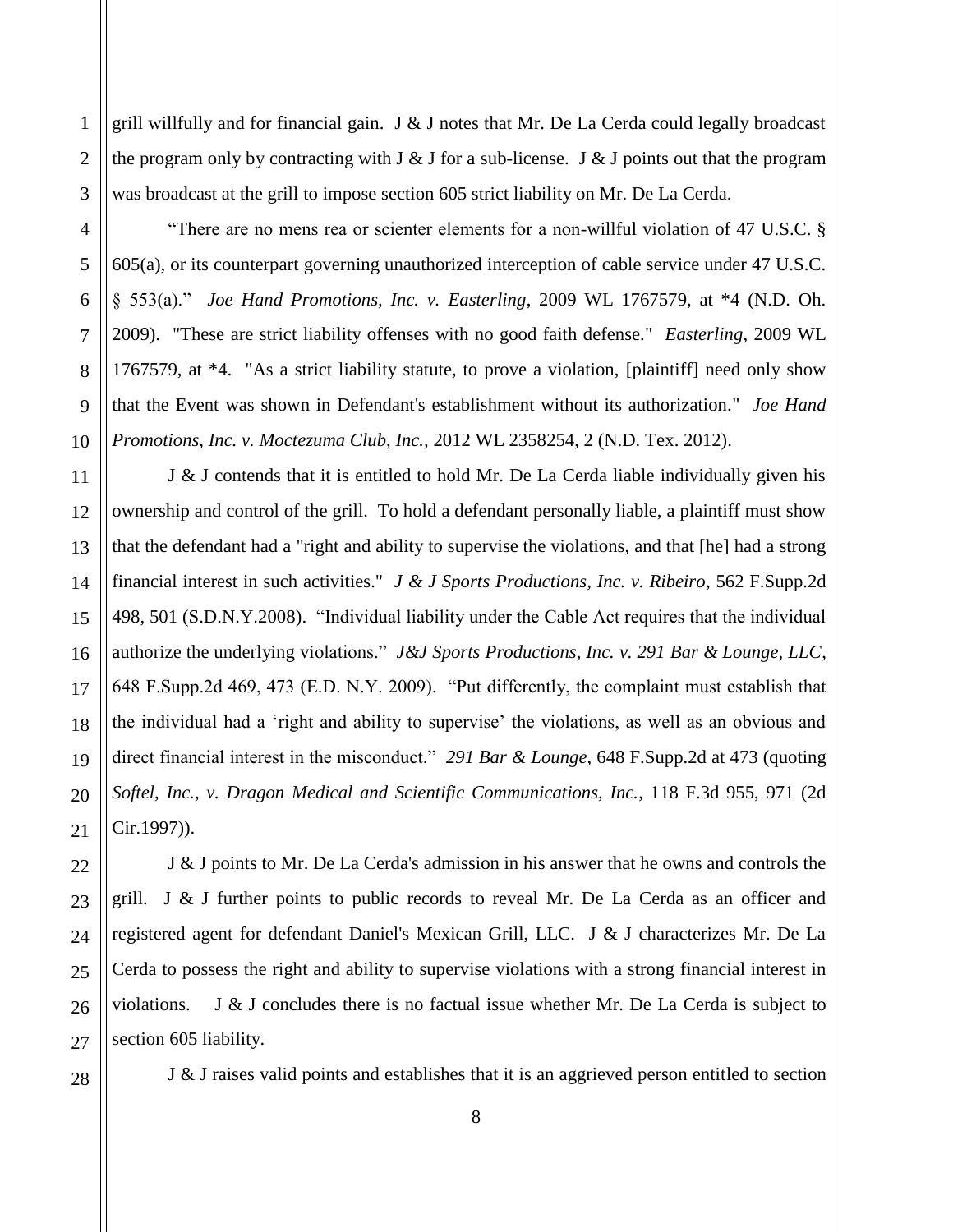605 relief. Mr. De La Cerda's deemed admissions and failure to oppose summary judgment demonstrate his wrongful interception of the program and liability under section 605.

#### *Damages*

J & J seeks to impose on Mr. De La Cerda statutory damages under section  $605(e)(3)(C)$  given difficulty to prove actual damages sustained by J & J.

Section  $605(e)(3)(C)(i)(II)$  authorizes statutory damages "not less than \$1,000 or more than \$10,000, as the court considers just." 47 U.S.C.  $\frac{\frac{1}{5605(e)(3)(C)(ii)}}{6000(e)(3)(C)(i)}$  authorizes "enhanced" damages up to \$100,000 if the court finds the violation was willfully committed for commercial advantage or private financial gain. Alternatively, if "the court finds that the violator was not aware and had no reason to believe that his acts constituted violation of this section, the court in its discretion may reduce the award of damages to a sum of not less than \$250." 47 U.S.C. §605(e)(C)(iii).

#### Statutory Damages

 "In general, statutory damages are appropriate where, as here, the measure of actual damages is difficult to prove." *Lauratex Textile Corp. v. Allton Knitting Mills Inc.*, 519 F.Supp. 730, 732 (D.C. N.Y. 1981).

In his affidavit, J & J President Joseph M. Gagliardi ("Mr. Gagliardi") states that "signal piracy" has caused J  $&$  J Sports' "loss of several millions of dollars of sales revenue" and "has a detrimental effect upon lawful residential and commercial customers of cable and satellite broadcasting whose costs of service are increased significantly by these illegal activities." Mr. Gagliardi further points to signal pirates' increased financial gains and millions of dollars lost to J  $\&$  J and its customers "resulting, in significant part, from the perceived lack of consequences" to signal pirates.

J & J notes that section 605 awards serve the primary goal of "specific and general" deterrence. The "amount of damages awarded should be in an amount that is adequate to deter these Defendants and others from committing similar acts in the future." *Joe Hand Promotions, Inc. v. Gamino*, 2011 WL 66144, at \*4 (E.D. Cal. 2011). A "firm judicial hand is required to stop this predatory behavior, which is outright thievery, and to compensate the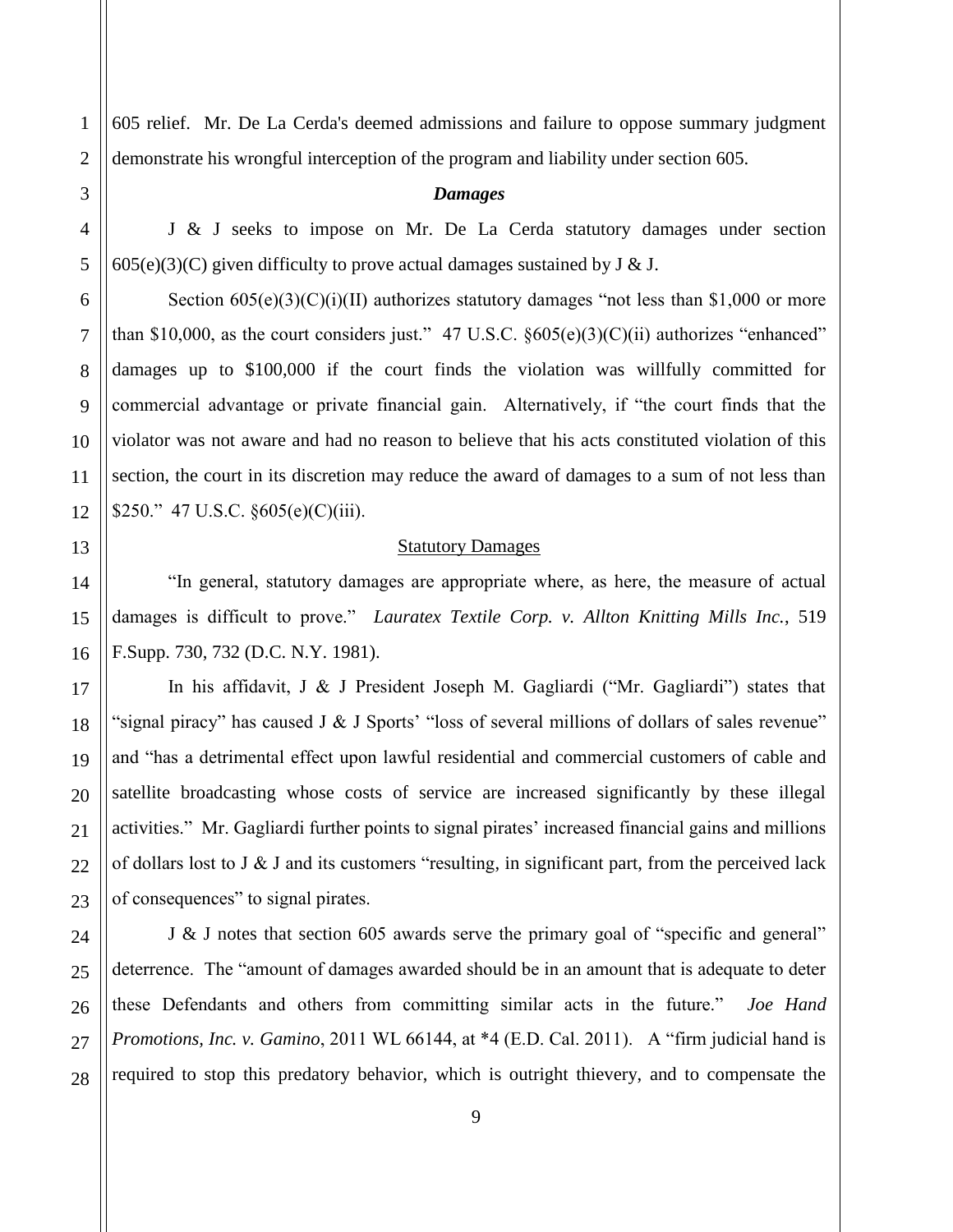1 aggrieved appropriately." *J & J Sports Productions, Inc. v. Brazilian Paradise, LLC*, 789 F.Supp.2d 669, 677 (D. S.C. 2011) (internal quotation omitted). The "difficulty in detecting unlawful interception, the widespread problem of piracy, the projected loss to plaintiff, and the need for an award sufficient to deter future piracy by defendants and others, weigh in favor of granting maximum statutory damages." *J & J Sports Productions, Inc. v. Cubides*, 2008 WL 2756401, \*2 (S.D. Tex. 2008).

J & J points to the absence of a Ninth Circuit formula to calculate section 605 damages to invoke this Court's "considerable discretion." A fellow district court notes that section 605 damages are based on "the number of patrons in the establishment at the time of the violation" or "a flat sum for damages." *Entertainment by J & J, Inc. v. Al-Waha Enterprises, Inc.*, 219 F.Supp.2d 769, 776 (S.D. Tex. 2002). J & J urges a "flat sum" damages calculation given the few patrons in the 100-capacity grill during the program and that "a damage award based on this limited number may do little to prevent such unlawful conduct in the future." *See Kingvision Pay-Per-View, Ltd. v. Gutierrez,* 544 F.Supp.2d 1179, 1184 (D. Colo. 2008). "Merely requiring [defendant] to pay the price it would have been charged to obtain legal authorization to display the Event does nothing to accomplish this objective of the statute. There would be no incentive to cease the violation if the penalty were merely the amount that should have been paid." *Entertainment by J & J, Inc.*, 219 F.Supp.2d at 776 (internal quotation omitted). "[M]inimal damage awards may result in a perceived lack of consequences for signal piracy." *J & J Sports Productions, Inc. v. Herrera*, 2011 WL 643413, at \*4 (E.D. Cal. 2011).

J & J proposes no set amount of statutory damages under section  $605(e)(3)(C)(i)(II)$ . J & J relies on this Court's discretion to award statutory damages between \$1,000 and \$10,000. The record supports a flat sum of statutory damages given the limited four to five patrons at the grill during the program. Mr. De La Cerda's deemed admissions are that he pirated the program, and he offers nothing to mitigate his conduct. As such, statutory damages of \$2,500 will fulfill section  $605(e)(3)(C)(i)(II)$  purposes and serve to deter piracy.

#### Enhanced Damages

Turning section  $605(e)(C)(ii)$  enhanced damages, J & J points to Mr. De La Cerda's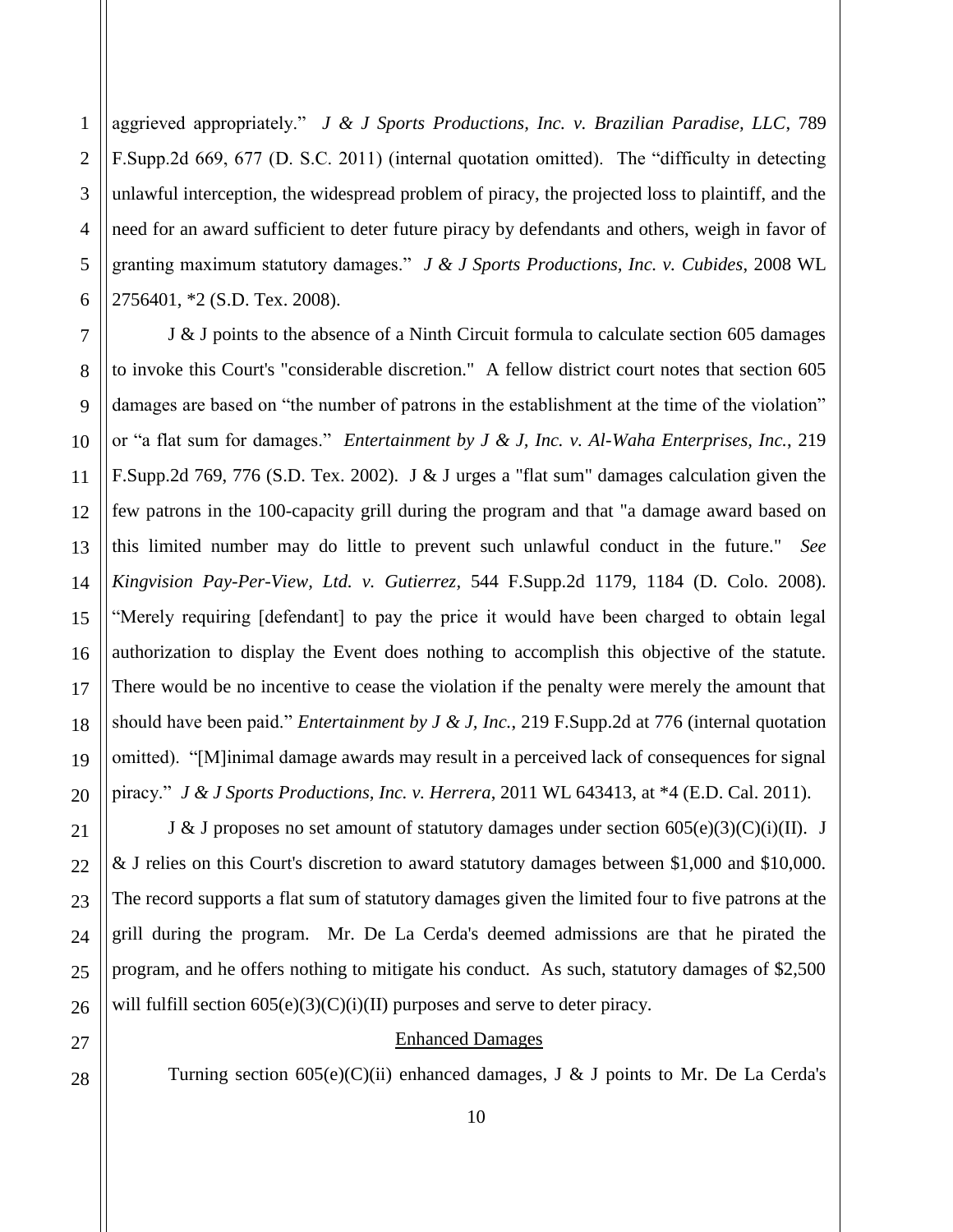deemed admissions that he acted willfully for financial gain. J & J contends that Mr. De La Cerda's "inadvertent" acquisition of the program is "extremely unlikely" given J & J's efforts to avoid descrambling signals to avoid piracy. "The act of intercepting an encrypted broadcast is not done by accident, but requires an affirmative action by the defendant. Very simply, the Court finds that the defendant took willful action to unlawfully intercept and broadcast the Exhibition." *Joe Hand Promotions, Inc. v. Wing Spot Chicken & Waffles, Inc., 920 F.Supp.2d* 659, 668 (E.D. Va. 2013) ("Because the defendant showed the Exhibition on all of its televisions at no cost, the Court concludes that the defendant acted willfully for commercial advantage and private financial gain.").

Similar to its approach to statutory damages,  $J \& J$  proposes no set amount of enhanced damages under section  $605(e)(3)(C)(ii)$  and relies on this Court's discretion to award up to \$100,000 enhanced damages. Mr. De La Cerda's deemed admissions and failure to defend J & J's claims demonstrate he acted willfully for commercial gain. Although his gain appears limited with only four to five patrons, no mitigating factors appear. As such, additional \$2,500 enhanced damages are appropriate.

#### **Conversion Claim**

J & J further seeks to impose on defendants a \$2,200 judgment for its conversion claim. "In California, conversion has three elements: ownership or right to possession of property, wrongful disposition of the property right and damages." *G.S. Rasmussen & Associates, Inc. v. Kalitta Flying Service, Inc.*, 958 F.2d 896, 906 (9th Cir. 1992). Broadcast signals and rights constitute property for a conversion claim. *DIRECTV, Inc. v. Pahnke*, 405 F.Supp.2d 1182, 1189 (E.D. Cal. 2005) ("Plaintiff possesses a right to distribute programming via satellite broadcast, thereby satisfying the first element of conversion"); *Don King Productions/Kingvision v. Lovato*, 911 F.Supp. 419, 423 (N.D. Cal. 1995).

J & J contends that its exclusive program distribution rights constituted its possession of the program which was intercepted and thus converted. J & J seeks \$2,200, which is commercial sub-license fee charged to an establishment with the grill's seating capacity.

The record reflects that Mr. De La Cerda converted the programming to entitle J  $&$  J to

1